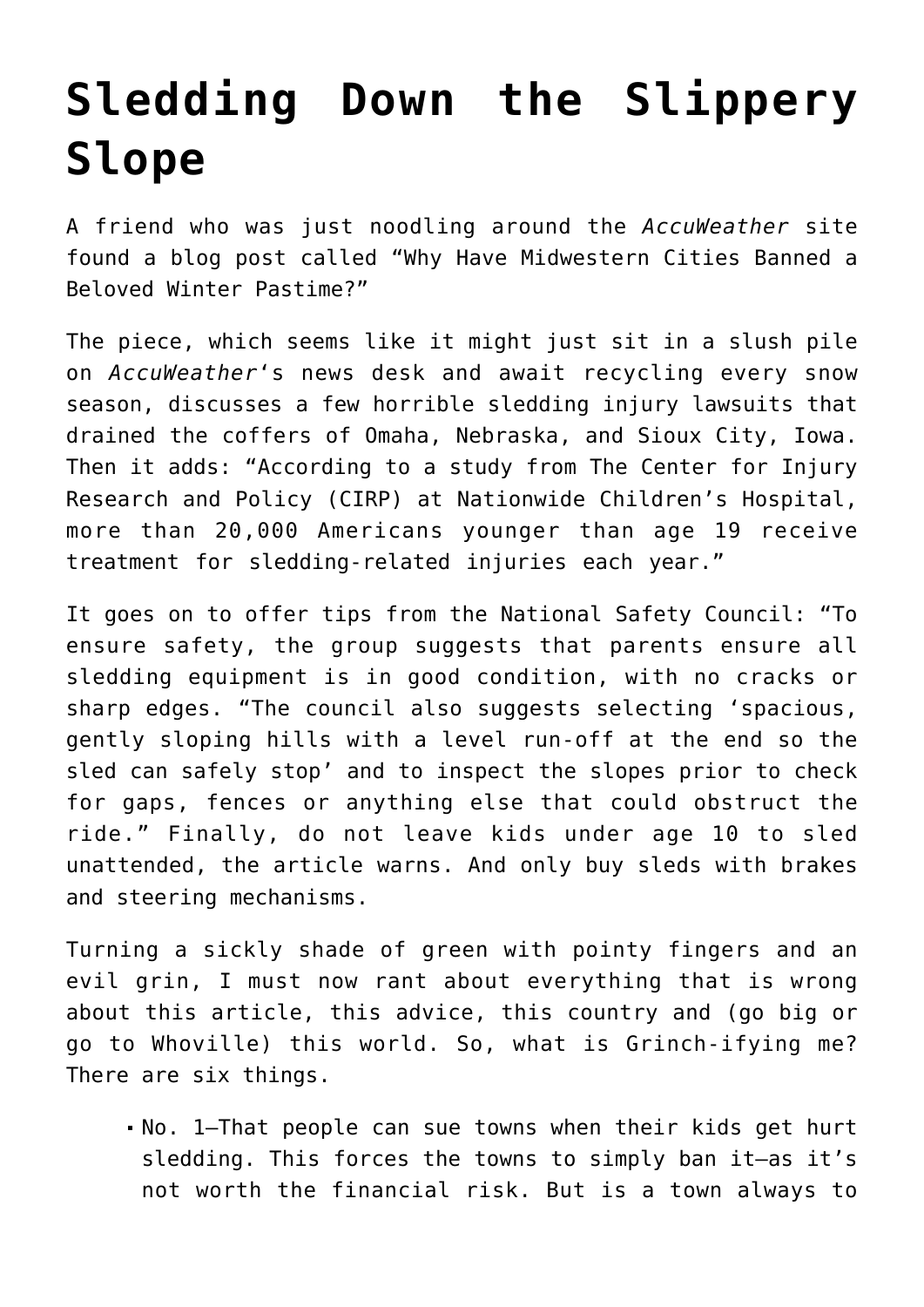blame when someone gets hurt? The belief that there is a culprit (and potential pot of gold) behind every injury means every person and group has to adopt a cover-yourbutt mentality and forbid a bunch of normal activities, for fear of litigation. (See my article "Principal Versus Mom: Who Decides How Kids Get Home?" on a school that won't let kids walk home without a chaperone.)

- No. 2—The "helpful" advice that makes it sound like parents should spend days hunting for the perfect hill that they then must minutely inspect, as if for landmines. Can't kids even select their own hill?
- No. 3—The statement that then the parents have to stick around for a decade until their kids are 10.
- No. 4—The idea that the parents also have to check the equipment for sharp edges, etc. This kind of advice is changing how we think of kids (always endangered!) and parents (always on high alert!) and stuff (always untrustworthy unless brand-new!).
- No. 5—The feeling that "experts" are wracking their brains for yet another thing to warn parents about. But they forgot yellow snow?
- No. 6—The source of this advice. Nationwide is a hospital named for the insurance company that gifted it with \$50 million. Now the hospital routinely churns out papers on the dangers of … everything. A cynic might even wonder if they are busy labeling everything "hazardous" just so they might not have to pay out insurance claims, because, hey, the public was warned! Here is a partial list of studies conducted by Nationwide Hospital's Dr. Gary Smith:

"Microwave oven-related injuries treated in hospital EDs in the United States, 1990 to 2010"; "Softball injuries treated in US EDs, 1994 to 2010"; "Pediatric volleyball-related injuries … "; "Pediatric inflatable bouncer-related injuries …"; "Sledding-related injuries among children … "; "Safety